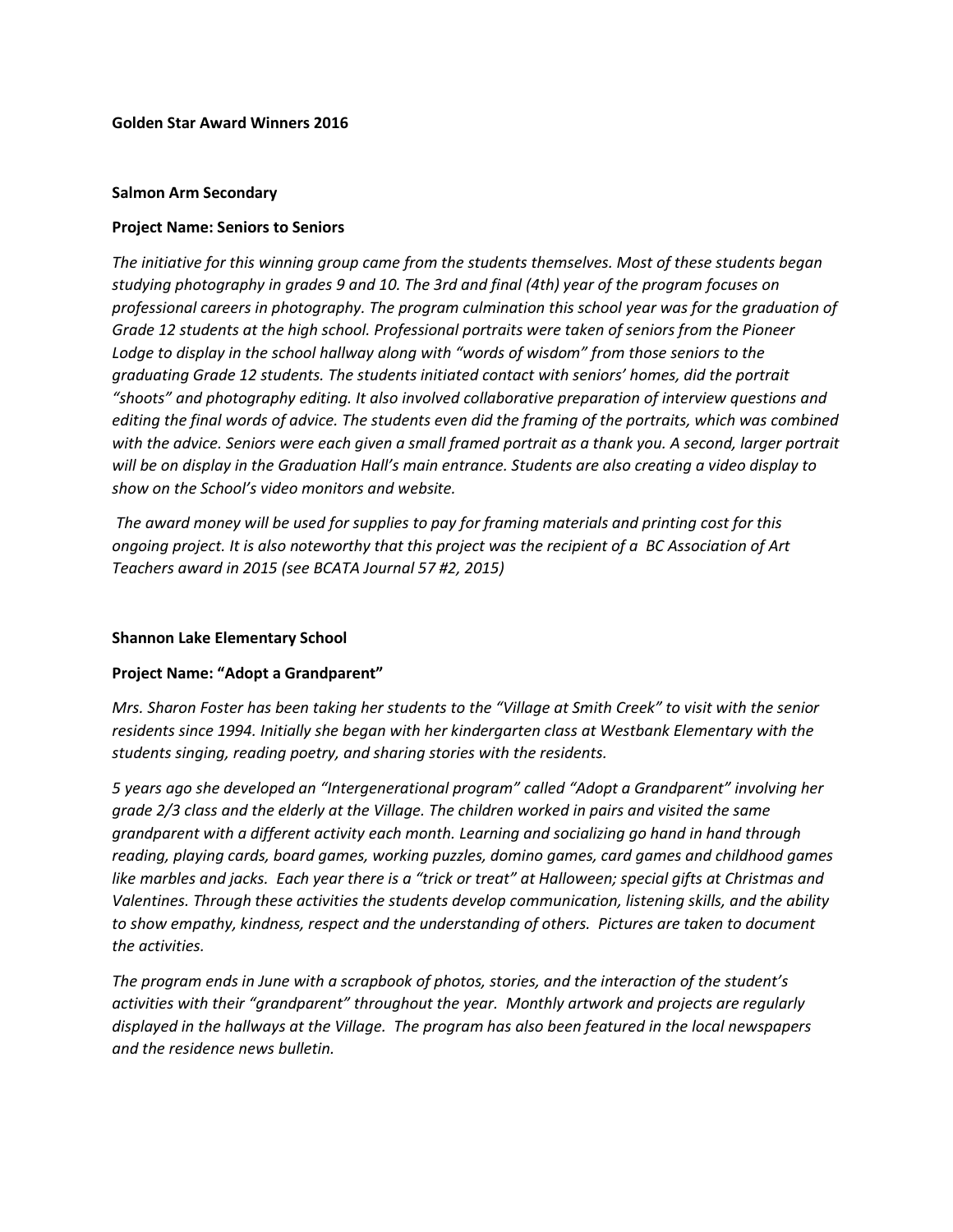*The prize money will be used to develop future "intergenerational" projects. Funds would be allocated to bus transportation for visits by teacher and students; also art, gardening, crafts and other supplies for the program.*

# **Lake City Secondary (Columneetza Campus)**

# **Project Name: Community Leadership**

*Community Leadership is a course for grade 8 at risk boys. Currently Williams Lake has a gang violence issue with younger men falling into a lifestyle that leads to violence, incarceration and the destruction of community. The program is designed to provide at risk students with opportunities to connect and give back to the community. There are several ways that the boys engage with older adults in the community. There are 35 boys in the program. The boys visit seniors at* 

*Glen Arbor (an independent living facility) for three classes a week for five weeks. The boys are paired with a senior in order to interview the senior and gain an insight into what life was like during the senior's early years. A positive relationship develops between the student and the senior. The older adults have benefitted from the visits and some have volunteered to have more students in the coming year. The boys benefit from the senior as a role model. After three visits, the boys create a Power Point presentation of what they have learned from their new senior friends. At the end of the visitation cycle, there is a Tea Party (the boys bake the goodies and serve the tea) during which the students present their Power Point presentations. Other activities with older adults in the community include playing games, shoveling snow in winter and helping with their spring cleanup of yards and gardens. The boys are involved in other community projects such as recycling and trail cleanup.*

*Funding will be used for supplies, cleanup equipment (shovels, rakes) and transportation.* 

### **H.J. Cambie Secondary School**

### **Project Name: Cambie Health Science 12/Pinegrove Place Program**

# **H.J. Cambie Secondary's Health Science 12 Program in Partnership with Pinegrove Place Intermediate Care Home**

*For the past 19 years, H.J. Cambie Secondary's Health Science 12 classes have partnered with the Therapeutic Recreation Department at Pinegrove Place Intermediate Care Home in Richmond. Students are responsible for organizing and running weekly programs such as personalised one-on-one visitations, Nails and Chit Chat, bingo, active games, running the tuck shop and assisting with the resident hand chimes music program. In addition, a number of special events, such as an annual spring tea, a table bowling tournament and carols at Christmas, have been implemented by the entire class. While interacting with older persons, students have acquired skills that will help them to pursue careers in health care; equally important, they have developed empathetic and social relationships with Pinegrove Place residents. For both students and residents, the Pinegrove Place partnership has been life changing.*